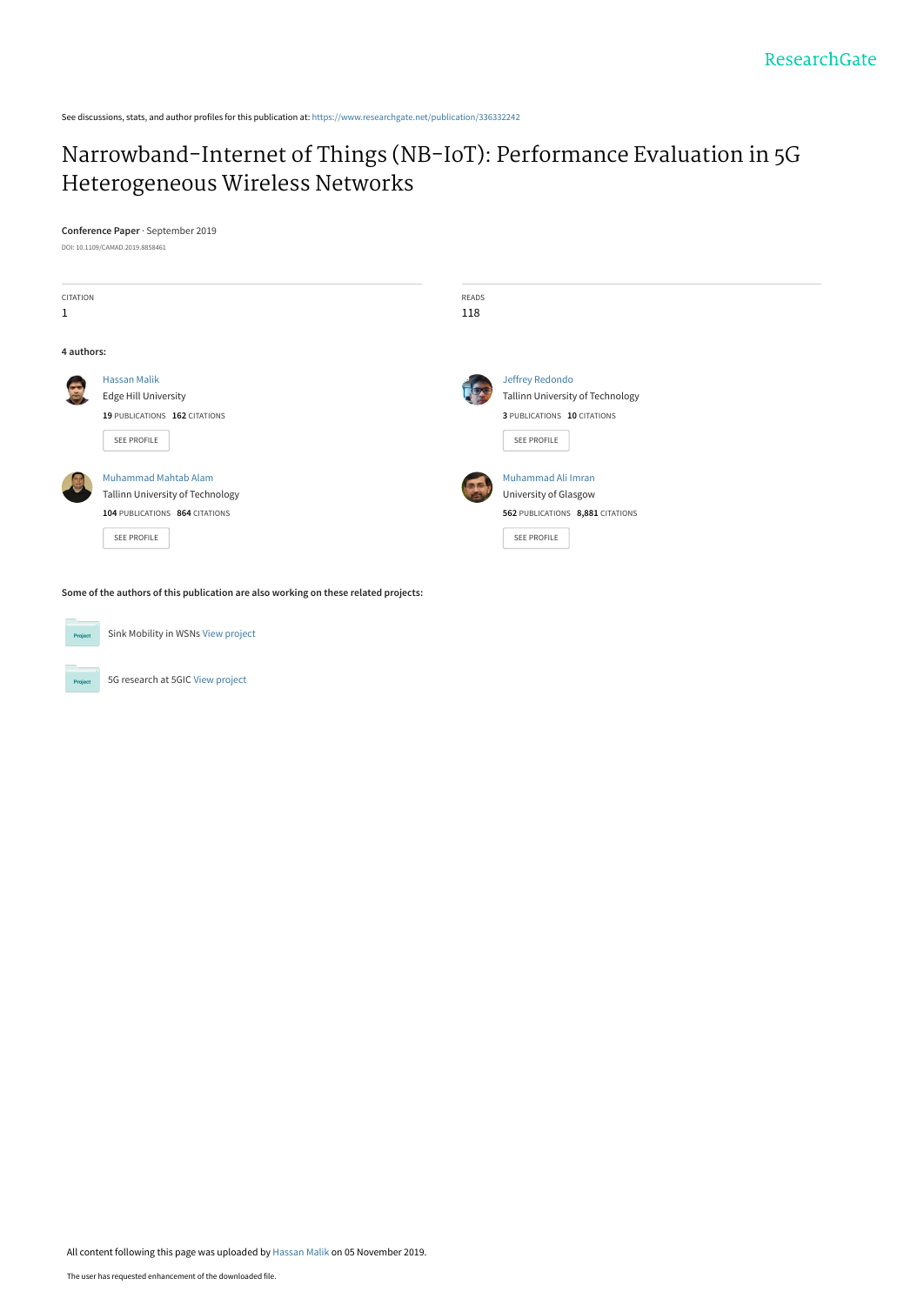# Narrowband-Internet of Things (NB-IoT): Performance Evaluation in 5G Heterogeneous Wireless Networks

Hassan Malik, Jeffrey Leonel Redondo Sarmiento, Muhammad Mahtab Alam Muhammad Ali Imran Thomas Johann Seebeck Department of Electronic School of Engineering Tallinn University of Technology University of Glasgow Tallinn, Estonia Glasgow, UK {hassan.malik, jeredo, muhammad.alam}@taltech.ee Muhammad.imran@glasgow.ac.uk

*Abstract*— Narrowband Internet of Things (NB-IoT) is a promising cellular technology for enabling future low power wireless area networks (LPWANs). NB-IoT aims to provide seamless connectivity to massive IoT devices that require low throughput, low power, and long-range communication. NB-IoT is based on Long Term Evolution (LTE) with a system bandwidth of 180 KHz. Due to such limited bandwidth requirement, NB-IoT can be deployed within the LTE band. However, considering the future heterogeneous wireless networks (HetNet) comprising of multiple small cells operating under a macro cell environment. In this case, when NB-IoT is deployed, the inter-cell interference becomes worse due to the interference from the macro cell users as well. This raises serious concerns on the performance of NB-IoT. Therefore, in this paper, an extensive investigation of NB-IoT performance in terms of throughput and power consumption is presented in different HetNet deployment strategies. Moreover, an evaluation of cooperative resource allocation scheme for NB-IoT is also discussed in detail. The results show a significant impact on the performance of NB-IoT in HetNet environment. It is observed that, with the cooperative scheme, the gains of up to 24% in average throughput and reduction of 72% in energy consumption can be achieved.

*Index Terms*— NB-IoT, IoT, mMTC, HetNet, Performance Evaluation.

## I. INTRODUCTION

Internet of Things (IoT), where massive data from large number of devices is collected and valuable information is extracted to enable communication between products, their environment and the business side. The aim of IoT is to provide seamless connectivity of industrial processes, assets, workforce, and daily user environment to exchange information and make a proactive decision on an upcoming event to better manage production, people lifes and increase profitability. This will enable diverse use-cases in IoT ecosystem which can be classified into two categories namely, non-time critical and time critical. For example, health and safety monitoring, in-house fleet management i.e., mobilerobots have a small amount of data but requires frequent handovers. Furthermore, there are other applications such as monitoring of assets tracking, the output of workstations, stock level, air pressure, electricity consumption, environment factors and the performance of production tools such as precision screwdrivers or condition monitoring. Most of these processes are stationary with a small amount of data and are delay insensitive referred as non-time critical use-cases.

Whereas, motion control, process automation, autonomous vehicles, production line automation, etc. belongs to time critical use-cases.

However, with such IoT ecosystem, wireless IoT devices are expected to grow exponentially and to sustain continued growth requires more spectrum or efficient ways of using available spectrum. Therefore, the use of spectrum should be optimal for the long-term sustainability of the future digitalized ecosystem. Stakeholders representing IoT network providers, device manufacturers, users, and federal regulators identified two spectrum-related challenges 1) ensuring the availability of sufficient spectrum and 2) managing the harmful interference from the increasing IoT devices. Moreover, the future wireless networks need to improve Key Performance Indicators (KPIs) required by these diverse IoT use-cases in terms of data rate, device support, latency, coverage and power consumption.

To address these challenges, the Third Generation Partnership Project (3GPP) has introduced a radio access technology called Narrowband Internet of Things (NB-IoT) which provides extended coverage, high capacity, low throughput, reduced device processing complexity and long battery lifetime. NB-IoT is a long-term evolution (LTE) variant designed specifically for massive Machine Type Communication and non-time critical IoT use-cases. LTE already has a global footprint and thus supporting and driving IoT adoption through NB-IoT is considered a promising solution. Like LTE, NB-IoT is based on orthogonal frequency-division multiple access (OFDMA) with 180 kHz system bandwidth, which corresponds to one physical resource block (PRB) in LTE transmission. With 180 kHz of minimum spectrum requirement, NB-IoT can be deployed in three possible operational modes, i.e., as standalone, in the guard carriers of existing LTE/UMTS spectrum, or within an existing LTE carrier (in-band) by replacing one PRB.

However, the allocation of frequency band for NB-IoT within LTE band or as a standalone might not be synchronous in all the cell within network, resulting in intercell interference from the neighbouring cell LTE users or NB-IoT users (synchronous case). Furthermore, the future wireless networks will be consisting heterogeneous network (HetNet) of multiple small cell operating under a macro cell environment. In this case, when NB-IoT is deployed in a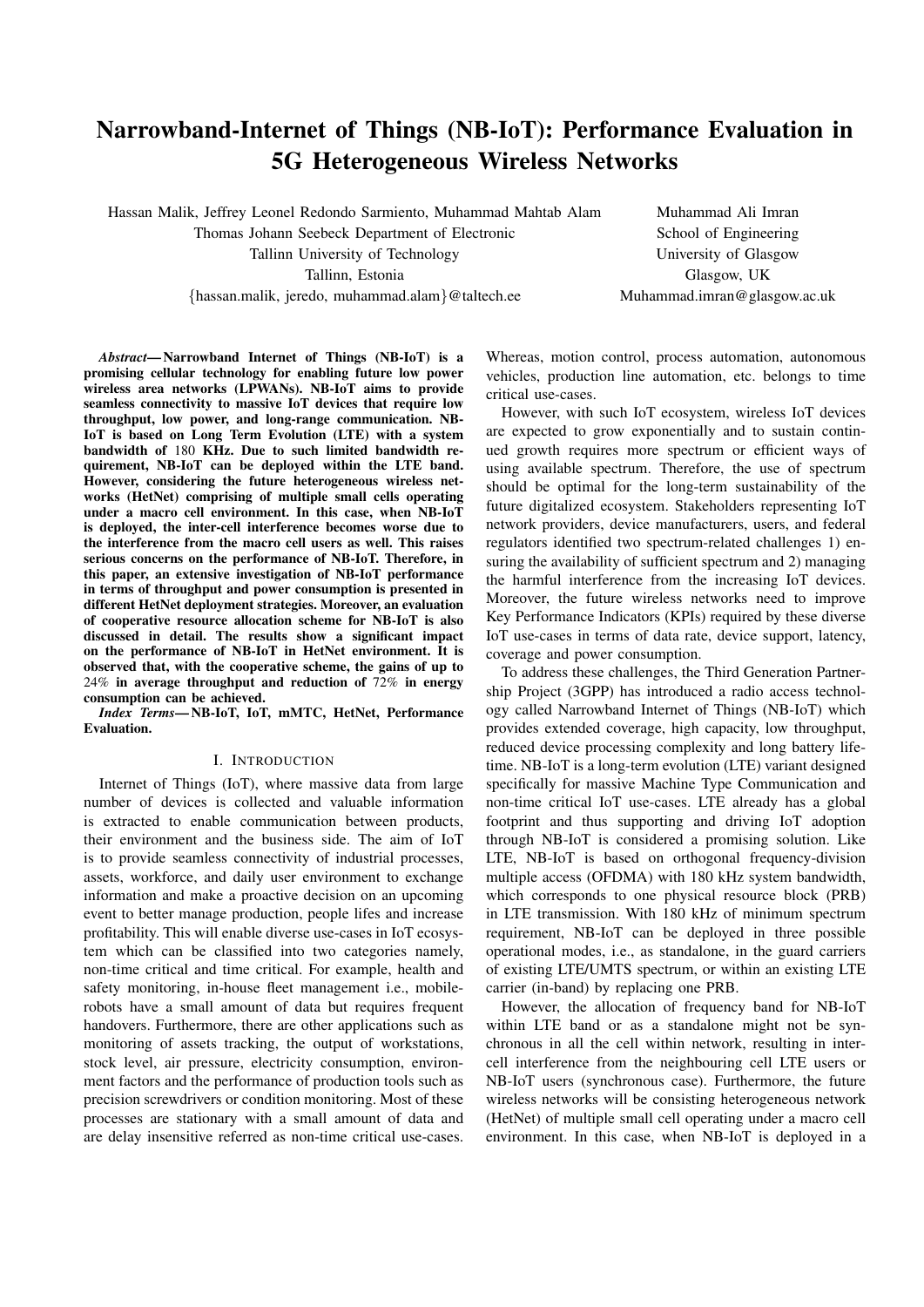small cell, the inter-cell interference become worse due to the interference from the macro cell users as well. To deploy NB-IoT for practical applications, cell data rate, number of supported devices and power consumption are the key performance measures in which operators are interested. It is necessary to evaluate the performance of NB-IoT in HetNet to realize the impact of inter-cell interference on the abovementioned KPIs before real deployment.

# II. CONTRIBUTION

The main contribution of this paper are as follows:

- Evaluation of NB-IoT performance in 5G HetNet with synchronous and asynchronous deployment of NB-IoT in terms of data rate and power consumption.
- Performance evaluation of NB-IoT with cooperative radio resource allocation scheme in 5G HetNet scenarios along with detailed comparison with non-cooperative approach proposed in [1].

The rest of the paper is structured as follows. Section III presents the state of art and discuss the proposed solutions along with the corresponding limitations. Section IV discuss the possible deployment strategies of NB-IoT in HetNet with both synchronous and asynchronous allocation of frequency resource to NB-IoT. Section V presents the detailed simulation parameters and assumptions under consideration and the evaluation of NB-IoT in HetNet in terms of data rate, power and latency is presented in Section VI. Finally, Section VII presents briefly the conclusion of the paper.

#### III. MOTIVATION AND STATE OF ART

5G HetNet deployment is one of the promising way to improve the system capacity and coverage. In such deployment, small cells with low transmit powers behave as an underlay network within the macro cell coverage. However, due to the co-existence of NB-IoT within the LTE frequency, raise serious concerns on the performance of NB-IoT in HetNet due to massive inter-cell interference. Moreover, NB-IoT introduces the allocate of uplink resource to sub-carrier granularity termed as resource unit (RU) as compared to one complete physical resource block (PRB) allocation in LTE. Such allocation provides more degrees of freedom to the base station (BS) for scheduling each uplink user over one available sub-carrier (i.e., a single tone) or a group of subcarriers (i.e., multi-tone) without limitations. For the sake of simplicity, 3GPP has recommended pre-defined resource units for both 15 kHz and 3.75 kHz numerologies. The sets of RUs for NPSUCH Format 1 in 15 kHz numerology are 1 ms for 12 tones, 2 ms for 6 tones, 4 ms for 3 tones, 8 ms for a single tone, whereas, for 3.75 kHz numerology, only a single tone is available for 32 ms. Such RU based allocation leads to many scenarios where the uplink transmission wholly or partially overlaps in the frequency and time domains, resulting in severe inter-cell interference (ICI). Moreover, in the 5G HetNet architecture, additional ICI from the macrocell users is expected to further degrade the performance of NB-IoT.

In order to combat ICI, there has been a remarkable effort in the literature for interference cancellation, estimation and coordination that involve frequency hopping, frequency reuse, power control, etc [2]–[5]. However, the traditional ICI mitigation techniques used in LTE, such as Enhanced Inter-Cell Interference Coordination (eICIC), might not be suitable for NB-IoT [6]. NB-IoT is operating on a single PRB and, therefore, resource block muting in this case for NB-IoT might result in a complete system shutdown. On the other hand, resource muting in the macro-cell also reduces spectral efficiency. However, in the literature, some efforts has been done to investigate the performance of NB-IoT in terms of device capacity [7]–[9] and coverage [10]–[12] in a single-cell scenario. In addition, in [13], an evaluation of coexistence of LTE and NB-IoT is presented for both in-band and guard-band deployment mode and co-channel interference is modelled due to RF impairments. It is shown that LTE introduces strong interference on NB-IoT. The author in [14] proposes an uplink scheduling scheme based on singletone allocation at the link-level without ICI consideration. Furthermore, performance of different RU configurations for NB-IoT uplink in terms of user connectivity is presented in [15]. However, the performance evaluation is conducted in a single-cell scenario and the effect of ICI have not been considered. Similarly, in one of our previous work [1], we have presented interference-aware radio resource scheduling for sum-rate maximization in NB-IoT with cooperative scheme in a multi-cell cellular network scenario. To the best of authors knowledge, the work in this paper is the first work on performance evaluation of NB-IoT in 5G HetNet.



Fig. 1: NB-IoT enabled HetNet.

# IV. NB-IOT 5G HETNET DEPLOYMENT STRATEGIES

Next generation 5G wireless networks are expected to support variety of applications with diverse requirements in terms of data rate, connectivity and power consumption. One of the solution to solve the data rate issue is to allow densification of networks by mean of small cell deployment.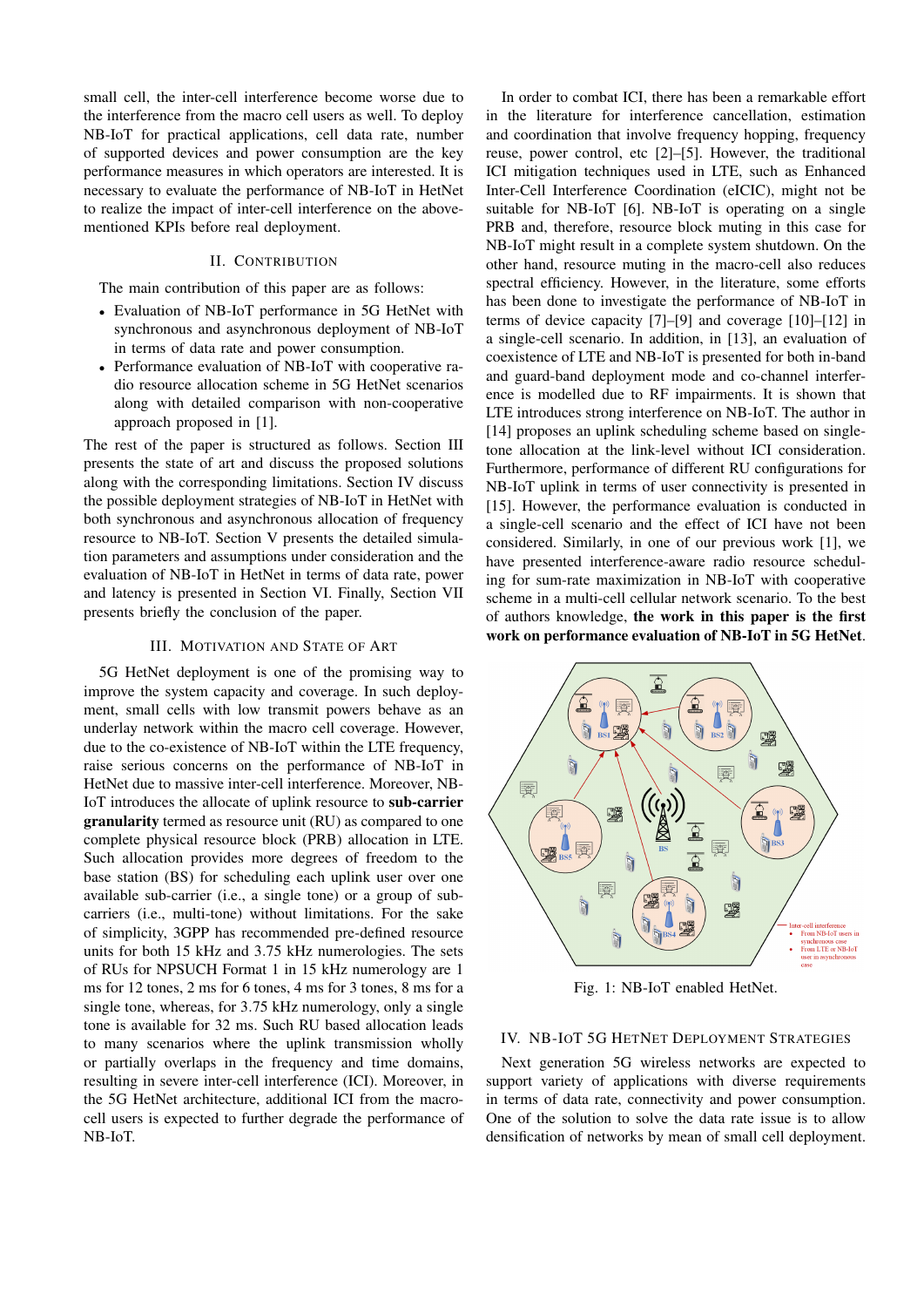Such densification results in higher spectral efficiency and reduction in power consumption due to communication with nearby small cell. In additional, this solution significantly improves network coverage as well. However, the uncoordinated nature of such small cell deployment raise concerns of interference management. Particularly, in case of NB-IoT, as it is expected to coexist with LTE in the same frequency band, interference is one of the major limiting factor for NB-IoT performance in such HetNets. Some of the possible deployment scenarios as shown in Fig. 1 and the corresponding inter-cell interference's that need to be either cancelled or mitigated are as follows:

- Synchronous deployment in small cells: In this deployment mode, NB-IoT is configured in each small cell using the same PRB (frequency). This means that, inter-cell interference is only from the neighbouring cell NB-IoT users.
- Asynchronous deployment in small cells: The deployment mode in which NB-IoT is enabled in all small cells by using different PRB in each cell. Such deployment may avoid the interference between NB-IoT users from different small cells; however, this results in inter-cell interference from LTE users using the same radio resource in neighbouring cell. As in case of NB-IoT, 3-6 dB power boost is recommended by 3GPP for NB-IoT, therefore, it is expected that interference in this mode is less that the synchronous mode of deployment.
- Synchronous deployment in small cells and macro cells: In this mode, NB-IoT is enabled in the small cells as well as in macro cell on the same PRBs. Macrocell users are configured to use higher transmit power as compared to small cell users. Therefore, it is expected that the small cell NB-IoT transmission of edge users are likely to be affected by macro cell NB-IoT users.
- Asynchronous deployment in small cells and macro cells: In this mode, the deployment of NB-IoT in both small and macro cell is random, which means different PRBs can be used for NB-IoT in each cell. This will result in interference on NB-IoT users from both NB-IoT users of some neighbouring cell and LTE users of other neighbouring cell. Particularly, the interference from the LTE users of macro cell typically operating on high transmission power is expected to be the major interferer for NB-IoT users in small cell.

## V. SYSTEM MODEL

To conduct the performance evaluation, we have considered standalone deployment of NB-IoT with in a typical LTE system. The scenario comprises of regular hexagonal macro cell with an inter-site distance of 1000 m and randomly deployed small cells with a radius of 200 m. The simulation parameters are derived from the 3GPP standards [12] as presented in Table I. Furthermore, in this study, the frame transmission of 10 ms and multi-tone transmission with RU configuration of 12 subcarriers with 15 kHz subcarrier spacing is considered. For uplink, multi-tone transmission with 15 kHz subcarrier spacing is known to perform worse

# TABLE I: Simulation Parameters

| Parameters                      | <b>Values</b>                            |
|---------------------------------|------------------------------------------|
| Macro Cell layout               | Hexagonal grid                           |
| Small Cell layout               | Circular grid                            |
| Frequency band                  | $900$ MHz                                |
| <b>LTE Bandwidth</b>            | $10$ MHz                                 |
| <b>Inter-site Distance</b>      | randomly                                 |
| Macro Cell coverage radius      | $1$ Km                                   |
| Small Cell coverage radius      | 200 meters                               |
| Macro Cell height               | 20 meters                                |
| Mobile antenna height           | 2 meters                                 |
| User distribution               | Users dropped uniformly in cell          |
| Macro Cell total transmit power | 46 dBm                                   |
|                                 | (6 dB boosting applied for NB-IoT)       |
| Small Cell transmit power       | $40$ dBm                                 |
|                                 | (6 dB boosting applied for NB-IoT)       |
| User transmit power             | 23dBm                                    |
| For Small Cells Pathloss Model  | $\overline{L} = I + 37.6 \log_{10}(R)$ , |
|                                 | $I=120.9$ for the 900 MHz band           |
|                                 | where $R$ in kilometers                  |
| For Macro Cells Pathloss Model  | Hata Model                               |
| Shadowing standard deviation    | $8 \text{ dB}$                           |
| Shadowing Correlation:          | $0.5$ dB                                 |
| Base station antenna gain       | 18dBi                                    |
| User antenna gain               | $-4$ dBi                                 |
| Base station cable loss         | $\overline{3}$ dB                        |
| Building penetration loss       | 40 dB (Macro Cells)                      |
| Noise figure at base station    | $\overline{5}$ dB                        |
| Noise figure at user            | 3 dB                                     |
| Noise power spectral density    | $-174$ dBm/Hz                            |

than single tone [16]. Therefore, the achieved performance in this study yield the lower bound results. Moreover, the packet size is set to the maximum transport block size (TBS) of 680 bits and 1000 bits for downlink and uplink respectively as in Release 13 of 3GPP specifications.

For the analysis, the repetition factor is computed based on MCL as follows [1]:

SINR = Tx power + 174 – Noise figure  
- 
$$
10\log_{10}
$$
(Bandwidth) – MCL (1)

Simulations have therefore been run with multiple coverage classes, defined by the coupling loss. The number of repetitions assumed with different MCL values are presented in Table IV in [1].

#### *A. Radio Resource Allocation*

In this study, the radio resource allocation scheme presented in [1] for interference mitigation in NB-IoT systems for multi-cell scenario is modified and enhanced for 5G HetNet. The paper assumes a set of small cell base stations  $\mathcal{S} = \{1,...,S\}$  and set of macrocell base station  $\mathscr{B} = \{1,...,B\}$  that communicates over OFDM to multiple user terminals. The total transmission frame duration is considered to be 10 ms, which consists of set mini time-slots  $\mathcal{T} = \{1, ..., T\}$  consisting of 1 ms. We assume that there are set of  $M = \{1,...,M\}$  active users in each small cell and set of  $\mathcal{N} = \{1,...,N\}$  active users in each macro cell. Using the Shannon-Hartley Theorem, the achievable rate of the *m* th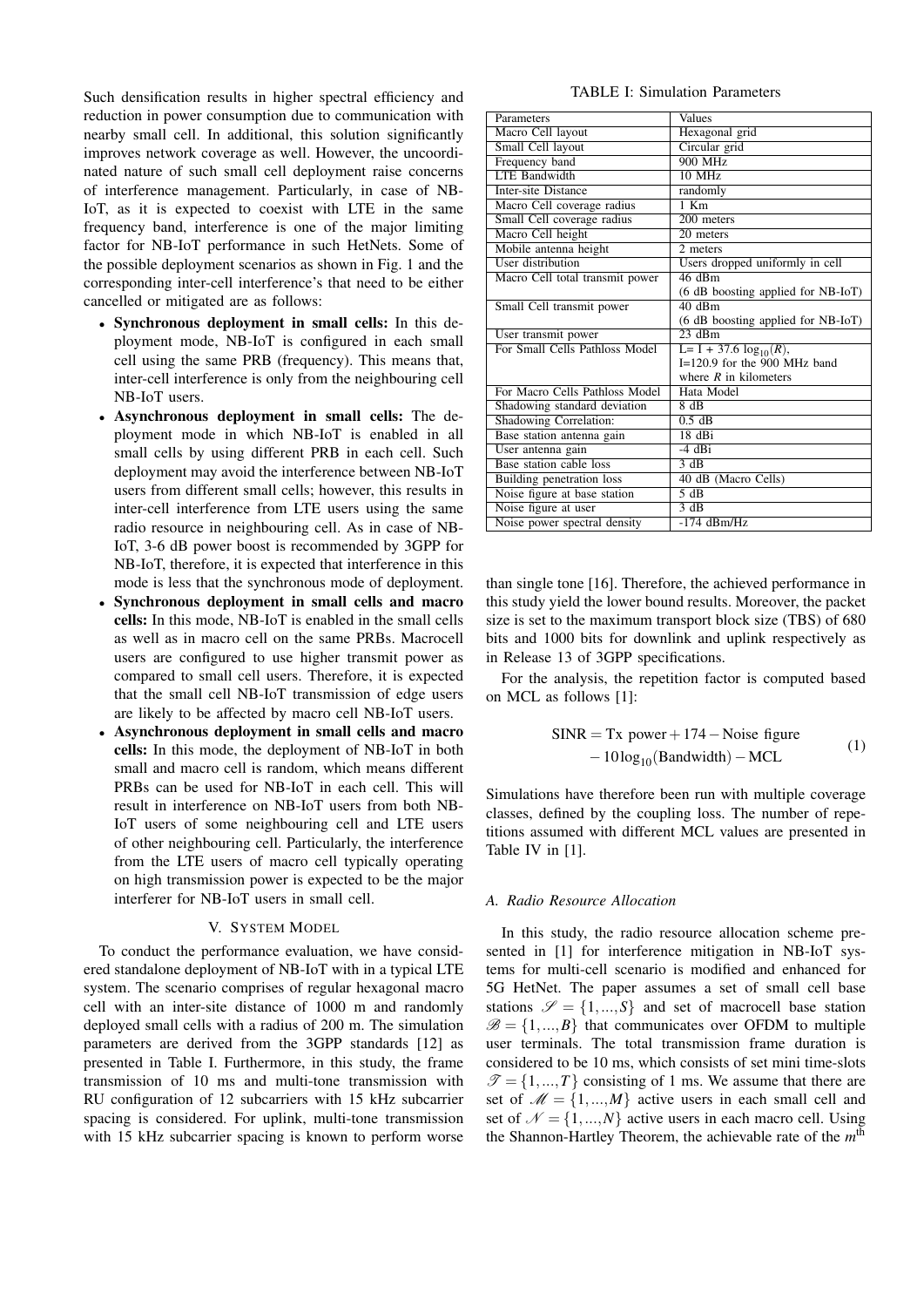user of small cell *s* in time-slot *t* can be given by:

$$
R_{m,s,t} = \log_2\left(1 + \frac{P_{m,s,t}\Gamma_{m,s,t}}{N_o + \sum_{k \in S} P_{m,k,t}\Gamma_{m,k,t}^s + \sum_{b \in B} P_{n,b,t}\Gamma_{n,b,t}^s}\right)
$$
\n(2)

where  $P_{m,s,t}$  denotes the transmission power of  $m<sup>th</sup>$  user of small cell *s* in time-slot *t*,  $\Gamma_{m,s,t}$  is the channel gain between small cell base station *b* and  $m<sup>th</sup>$  user in time-slot *t*,  $N<sub>o</sub>$ is the noise power spectral density per PRB.  $P_{m,k,t}$  is the transmission power of  $m<sup>th</sup>$  user of neighboring small cell  $k$ in time-slot *t* and  $\Gamma^s_{m,k,t}$  is the channel gain between  $m^{\text{th}}$  user of neighboring small cell *k* in time-slot *t* and the base station *s*.  $P_{n,l,t}$  denotes the transmission power of  $n^{\text{th}}$  user of macro cell *b* in time-slot *t*,  $\Gamma_{n,b,t}^s$  is the channel gain between  $n^{\text{th}}$ user of neighboring macro cell *b* in time-slot *t* and the small cell *s*. The sum-rate maximization problem for small cell *s* with the constraints can be formulated as:

$$
\max_{x_{m,s,t}, P_{m,s,t}} \sum_{m \in \mathcal{M}} \sum_{b \in \mathcal{B}} \sum_{t \in \mathcal{T}} x_{m,s,t} R_{m,s,t} \quad \forall m \in \mathcal{M}, s \in \mathcal{S}, t \in \mathcal{T}
$$
\n(3)

subject to

$$
x_{m,b,t} \in \{0,1\} \tag{4}
$$

$$
\Phi_{m,b,t}^{sum} \le \Phi_{m,b,t}^{max} \tag{5}
$$

$$
\sum_{t \in \mathcal{T}} R_{m,b,t} \ge R_{m,b,t}^{\min} \tag{6}
$$

$$
\sum_{t \in \mathcal{T}} P_{m,b,t} \le P_{max},\tag{7}
$$

$$
P_{m,b,t} \ge 0\tag{8}
$$

Where  $x_{m,b,t}$  is the binary index and can either be 1 or 0, which indicates that PRBs are exclusively allocated to one user in each time-slot. Constraint (5) represents the maximum tolerable interference threshold constraint to satisfy minimum rate requirement, constraint (6) is the minimum rate requirement of each user. Finally, constraints (7)-(9) indicates the maximum and minimum transmit power of user.

The formulated sum-rate maximization problem is nonconvex due to the presence of binary variable  $x_{m,b,t}$  and the interference terms in objective function. Therefore, it is not possible to find the the global optimal solution. Hence, in this paper, the interference-aware resource allocation algorithm proposed in [1] is modified for HetNet which is based on heuristically algorithm and comprises of two step namely: time slot allocation and power allocation.

For time slot allocation, the binary variable is relaxed using the well known time sharing property by allowing the binary variable to take any value between 0 and 1 such that  $x_{m,s,t} \in [0,1]$  to make the formulated problem as standard convex optimization as in [17], [18]. Using the relaxation property, a greedy time slot allocation procedure is used where time slots are allocated based on the highest channel gain as follow:

$$
x_{m,s,t} = 1, if m = \underset{m \in \mathcal{M}}{\arg \max} (\Gamma_{m,s,t})
$$
(9)

For power allocation, both cooperative and non-cooperative methods are evaluated as follows:

- Non-cooperative Method: The power allocation problem for the given time slot allocation is still non convex due to the presence of interference term. Therefore, a lower bound approximation using reference user concept is used so that each user can achieve its minimum rate requirement as outlined in [19]. With such approximation, the problem can be formulated as a standard convex problem with the strong duality [1]. Thus, the efficient power allocation can be obtained using the Lagrangian decomposition method as in [1].
- Cooperative Method: In this method, the power allocation problem is formulated as a cooperative game, where each user cooperate with the highest interfering user of the neighboring cell and adjust the power levels accordingly. Each user compute mainly two power levels, power that satisfy the minimum rate constraint and the power based on the maximum tolerable interference threshold constraint using the close form equation as presented in [1]. After that, the appropriate power level is chosen for each user accordingly.

More detailed on non-cooperative and cooperative methods can be found in our previous paper with all the proof and derivation in [1].

## VI. PERFORMANCE EVALUATION

In this section, the performance of NB-IoT in HetNet is evaluated with the proposed cooperative algorithm with a Monte Carlo simulation. The performance evaluation is then compared with non-cooperative approach in terms of average throughput per sector and average energy consumption. The simulation is run considering the values stated on Table V.

As mentioned in Section IV, there exist multiple strategies of NB-IoT deployment, therefore, in our analysis we have considered following scenarios for downlink:

- SC1: Only small cell with synchronous deployment of NB-IoT.
- SC2: LTE enabled Macro-cell and small cell with synchronous deployment of NB-IoT.
- SC3: NB-IoT enabled Macro-cell and small cell with synchronous deployment of NB-IoT.
- SC4: Randomly NB-IoT or LTE enabled Macro-cell and small cells.

However, in uplink, only SC1 and SC4 are considered. The reason for such choice is that the maximum transmit power in uplink for both LTE and NB-IoT is 23 dBm as per 3GPP specification. Therefore, in uplink, SC2, SC3 and SC4 are likely to have same impact of inter-cell interference.

Figure 2a presents a comparison of each of the scenario in-terms of average throughput in downlink as cumulative density function (CDF). It can be seen that, the impact of inter-cell interference is quite significant in HetNet environment (i.e., 13% reduction in average throughput between SC1 with non-cooperative approach  $(SC1<sub>NC</sub>)$  and SC3 with non-cooperative  $(SC3<sub>NC</sub>)$ ). However, the results shows that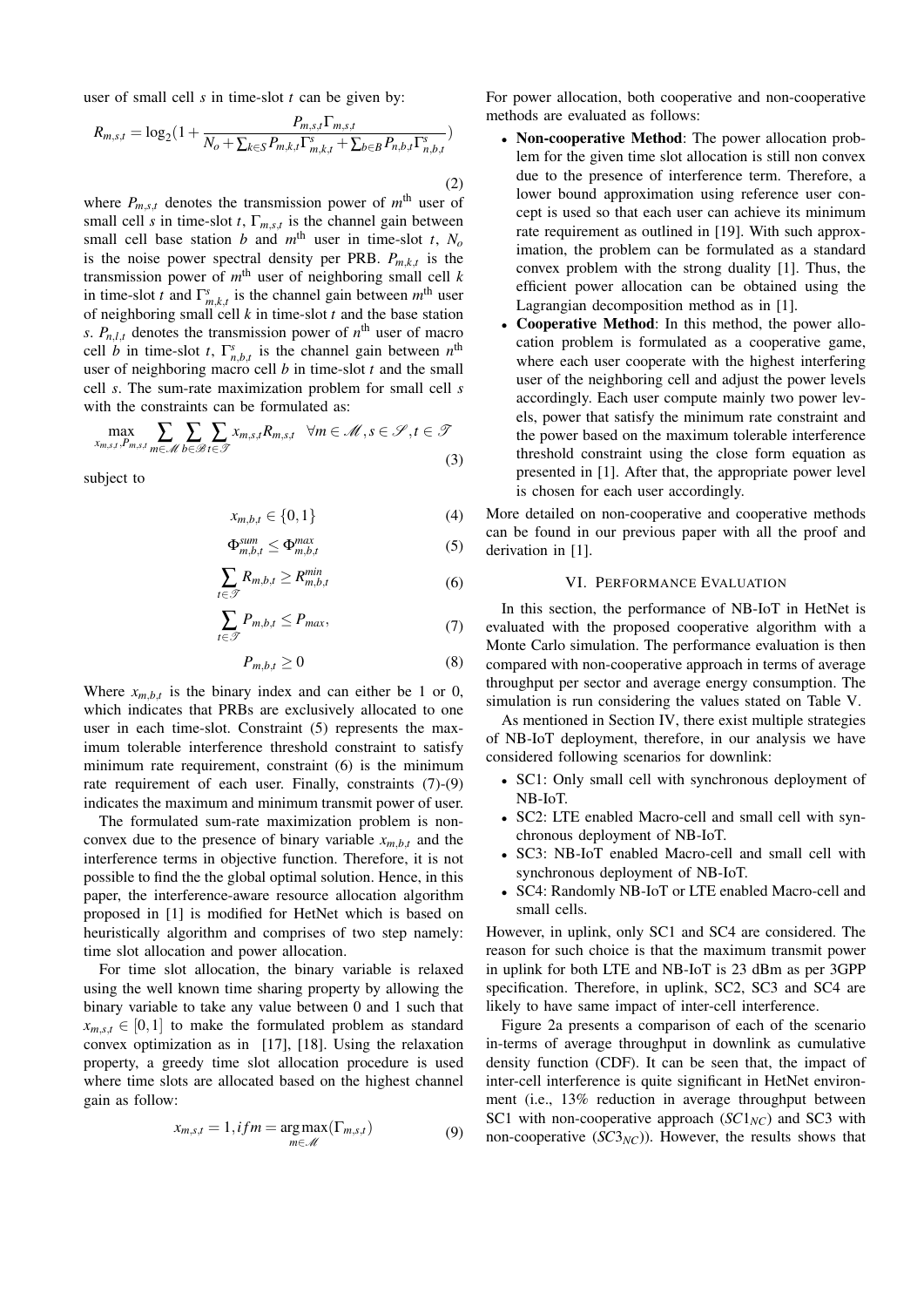the cooperative algorithm improves the performance and reliability of the link by diminishing the impact of intercell interference. With the cooperative approach, the gain of approx. 24% can be achieved in average throughput per sector between SC4 with non-cooperative approach (*SC*4*NC*) and SC4 with cooperative (*SC*4*C*)).The similar trend of increase in all scenarios is observed in the results.

From the results, the average throughput range is between 2.5 and 75 Kbps approximately. SC1 that does not include Macro-cell gives the higher throughput as expected. On the contrary, the SC2, when both Macro and small cell support NB-IoT, gives the higher interference hence lower throughput achievable. Nevertheless the gap between the results of the scenarios is small. For instance, there is degradation of 5.5%, 13% and 8.4% in SC2, SC3, and SC4 as compared to SC1.

Figure 2b presents the performance evaluation of NB-IoT uplink with SC1 and SC4. It can seen that the impact of inter-cell interference in HetNet when compared to SC1 where only small cell operates. The main reason is that the maximum transmit power in LTE and NB-IoT is set to 23 dBm, therefore only if the user of macro-cell is closed to cell edge users of small cell; in that cases the inter-cell interference will rise. However, it is interesting to note that in uplink, the cooperative approach significantly improve the throughput by 66%.

As seen from the results that cooperative approach performs better in uplink as compared to downlink. This is due to the fact that in downlink the transmit power is significantly than uplink, therefore, downlink users have higher interference tolerance and the chances of cooperation is significantly lower. Whereas in case of uplink, due to lower transmit power, the interference tolerance level is quite low and even small interference will impact more. Therefore, more users cooperate to adjust power level which yield significant improvement. Moreover, reduction in interference with cooperative approach results in reduced repetitions and due to large TBS in uplink, the performance is significantly higher as compared to downlink. Both these factor jointly justify the results presented in Figure 2b.

Figure 3a presents the average energy consumption per sector in all the scenarios with both cooperative and noncooperative approach in downlink. The results shows that the scenarios with macro-cell have significantly higher energy consumption as compared to SC1 where only small cells operate. Moreover, it can be seen that, cooperative approach significantly reduced the energy consumption in all the scenarios. With cooperative approach, the reduction of 33%, 60%, 72% and 68% in SC1, SC2, SC3 and SC4 in energy consumption is achieved, respectively. The energy consumption is improved due to the inter-cell interference reduction that translates in less repetition reducing the time of transmission. Similarly, figure 3b shows that the average energy consumption per sector in all the scenarios with both cooperative and non-cooperative approach in uplink. It can be seen that the reduction of 57% and 33% in SC1 and SC4, respectively.



(a) Downlink: Average throughput per sector comparison of various scenarios using cooperative and non-cooperative approaches.



(b) Uplink: Average throughput per sector comparison of various scenarios using cooperative and non-cooperative approaches.

Fig. 2: NB-IoT performance in HetNet in terms of average throughput per sector.

## VII. CONCLUSION

The paper presents the evaluation of NB-IoT in HetNet with different deployment strategies. The NB-IoT can be deployed synchronously or asynchronously which results in multiple scenarios where inter-cell interference significantly impact the performance. The results show that significant performance degradation when NB-IoT is deployed in Het-Net. However, the proposed cooperative approach is able to provide up to 66% gain in average throughput per sector and 72% in energy consumption. Therefore, it can be concluded that the proposed cooperative approach in [1] can be extended for HetNet and is able to provide significant improvements.

#### ACKNOWLEDGEMENT

"This project has received funding partly from European Unions Horizon 2020 Research and Innovation Program under Grant 668995 and European Union Regional Development Fund in the framework of the Tallinn University of Technology Development Program 20162022. This material reflects only the authors view and the EC Research Executive Agency is not responsible for any use that may be made of the information it contains."